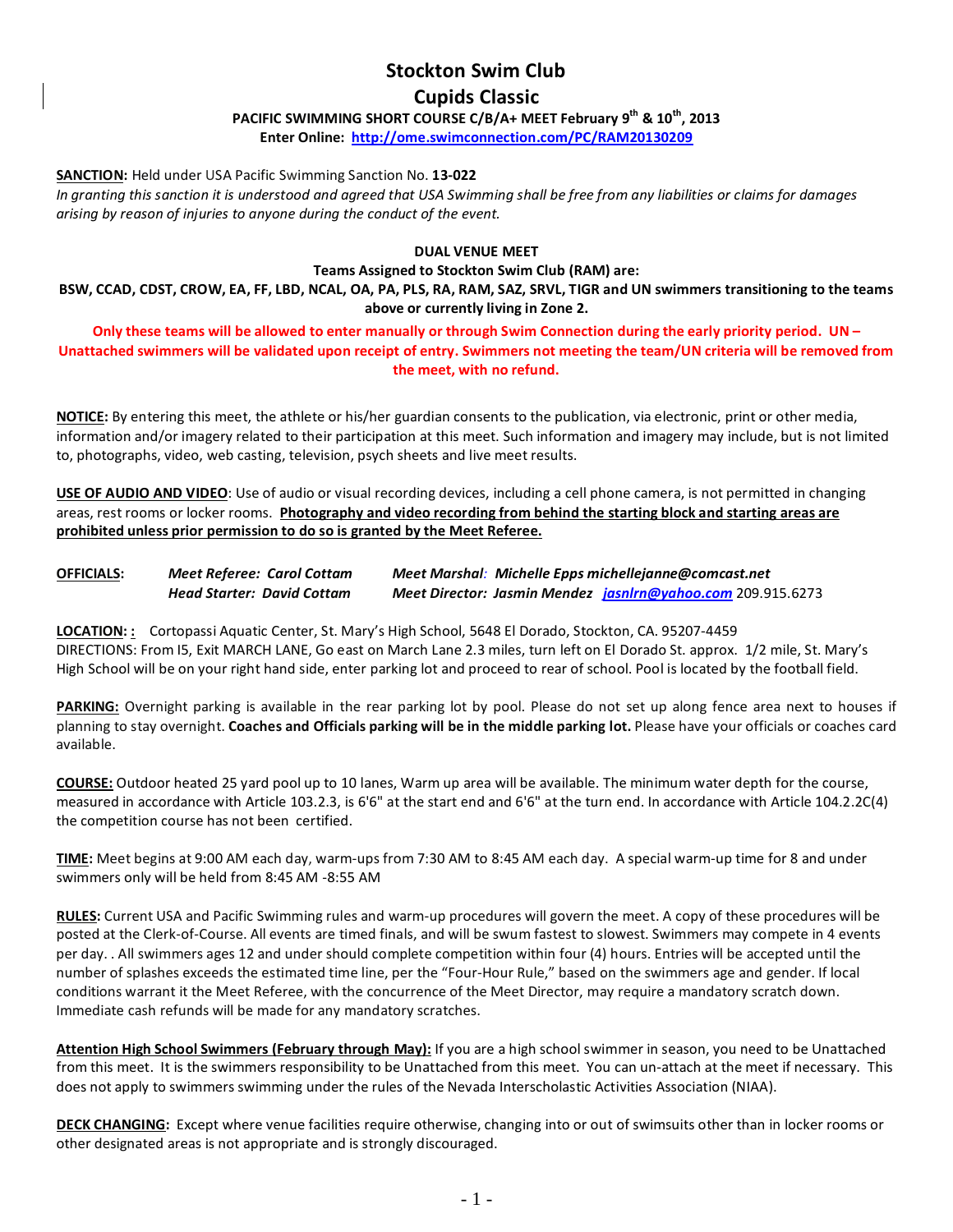### **All coaches and deck officials must wear their USA Swimming membership cards in a visible manner.**

**Minimum Number of Officials Rule:** One-half hour before the scheduled start of each session, the Meet Referee shall conduct an inventory of Officials, and shall compare the number of entries against the number of Officials present representing each team. Those teams who have not provided sufficient Officials will be fined \$100 per missing official. Each team shall, by the start of the meet, provide to the Meet Director or designee a list of Officials who have agreed to represent that team during the meet in accordance with the following table:

| Number of trained and carded |  |  |  |  |  |
|------------------------------|--|--|--|--|--|
| officials                    |  |  |  |  |  |
| required                     |  |  |  |  |  |
|                              |  |  |  |  |  |
|                              |  |  |  |  |  |
| $\mathfrak{p}$               |  |  |  |  |  |
| 3                            |  |  |  |  |  |
| 4                            |  |  |  |  |  |
| 5                            |  |  |  |  |  |
|                              |  |  |  |  |  |

**UNACCOMPANIED SWIMMERS:** Any USAS athlete-member competing at the meet must be accompanied by a USA Swimming member-coach for the purposes of athlete supervision during warm-up, competition and warm-down. If a coach-member of the athlete's USAS Club does not attend the meet to serve in said supervisory capacity, it is the responsibility of the swimmer or the swimmer's legal guardian to arrange for supervision by a USA Swimming member-coach. The Meet Director or Meet Referee may assist the swimmer in making arrangements for such supervision; however, it is recommended that such arrangements be made in advance of the meet by the athlete's USAS Club Member-Coach.

**RACING STARTS:** The swimmer must be certified by a USA Swimming member coach as being proficient in performing a racing start or must start the race in the water. It is the responsibility of the swimmer or the swimmer's legal guardian to ensure compliance with this requirement.

**RESTRICTIONS:** Smoking and the use of other tobacco products is prohibited on the pool deck, in the locker rooms, in spectator seating, on standing areas and in all areas used by swimmers, during the meet and during warm-up periods. Sale and use of alcoholic beverages is prohibited in all areas of the meet venue. All shelters must be properly secured. No glass containers are allowed in the meet venue. No propane heater is permitted except for snack bar/meet operations.

**ELIGIBILITY:** Swimmers must be current members of USA-S and enter their name and registration number on the meet entry card as they are shown on their Registration Card. If this is not done, it may be difficult to match the swimmer with the registration and times database. The meet host must check all swimmer registrations against the SWIMS database and if not found to be registered, the Meet Director shall accept the registration at the meet (a \$10 surcharge will be added to the regular registration fee). Duplicate registrations will be refunded by mail. Swimmers in the "A" Division must have met at least the listed "PC-A" time standard. Swimmers in the "B" Division must have met at least the listed "PC-B" time standard. All entry times slower than the listed "PC-B" time standard will be in the "C" Division. Entries with **"NO TIME" will not be accepted** and refunds will not be given. Entry times submitted for this meet will be checked against a computer database and may be changed in accordance with Pacific Swimming Entry Time Verification Procedures. Disabled swimmers are welcome to attend this meet and should contact the Meet Director or Meet Referee regarding special accommodations on entry times and seeding per Pacific Swimming policy. Swimmers 19 years of age and over may compete in the meet for time only, no awards. Such swimmers must have met the time standards for the 17-18 age groups. The swimmer's age will be the age of the swimmer on the first day of the meet.

**Entry Priority** Zone 2 teams' (**assigned to this venue**) entries postmarked or entered online by 11:59 p.m. on January 21, 2013 will be given priority acceptance. All entries from other Zone 2 teams, all other Pacific LSC Zones and other LSC's, either postmarked, entered online, or hand delivered by the entry deadline will be considered in the order that they were received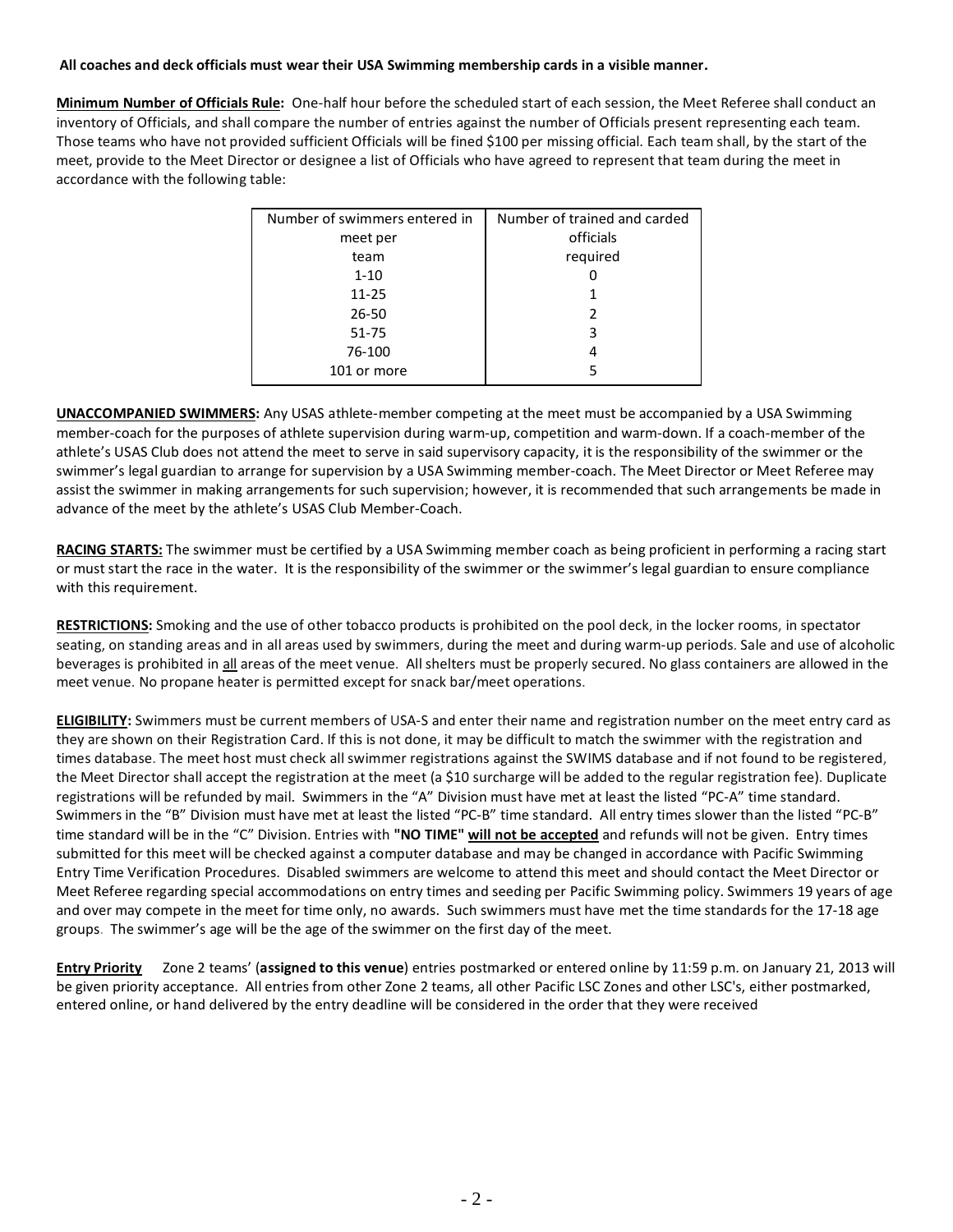**ENTRY FEES:** \$2.75 per event, \$8.00 participation fee per swimmer. **Entries will not be accepted if payment is not sent at time of request.**

| Make check payable to: | <b>Stockton Swim Club</b>      |
|------------------------|--------------------------------|
| Mail with entries to:  | <b>Attn: Swim Meet Entries</b> |
|                        | 6507 Pacific Ave #222          |
|                        | Stockton, CA 95207             |

**MAILED OR HAND DELIVERED ENTRIES**: Entries must be on the attached consolidated entry form. Forms must be filled out completely and printed clearly with swimmers best time. Entries must be postmarked by 11:59pm Monday, **January 28, 2013** or hand delivered to 7617 N Pershing Ave, Stockton CA 95207 by 6:30 p.m. Wednesday January 30, 2013. **No late entries will be accepted**. Requests for confirmation of receipt of entries should include a self-addressed envelope.

#### **ONLINE ENTRIES:** You may enter this meet online or by U.S. mail. To enter on-line go to

http://ome.swimconnection.com/PC/RAM20130209 to receive an immediate entry confirmation. This method requires payment by credit card. Swim Connection LLC charges a processing fee for this service, equal to \$1 per swimmer plus 5% of the total Entry Fees. Please note that the processing fee is a separate fee from the Entry Fees. If you do not wish to pay the processing fee, enter the meet using a mail entry. **Entering online is a convenience, is completely voluntary, and is in no way required or expected of a swimmer by Pacific Swimming.** Online entries will be accepted through 11:59pm Wednesday, January 30, 2013.

**CHECK-IN:** The session will be deck seeded. Swimmers must check-in at the Clerk-of-Course. Close of check-in for all events shall be no more than 60 minutes before the estimated time of the start of the first heat of the event. No event shall be closed more than 30 minutes before the scheduled start of the session. Swimmers who do not check-in will not be allowed to compete in the event.

**SCRATCH RULE:** Swimmers entered in an individual event that have checked in for that event, must swim in the event unless they notify the clerk of the course before seeding for that event has begun. Failure to swim an event will result in being barred from their next individual event on that day or the next meet day, whichever is first. **Exception:** No penalty shall apply for failure to withdraw or compete in an individual event if the referee is notified in the event of illness or injury and accepts the proof thereof, or it is determined by the referee that the No-Show is caused by circumstances beyond the control of the swimmer.

**AWARDS:** Ribbons 1st – 8th place for PC-A, PC-B & PC-C divisions. 6&UN swimmers will swim in 8&UN events but will be awarded separately (1st-8th place, one class of awards only). 13-18 swimmers will be awarded as 13-14 and 15-18 age groups. All "PC-C" and "PC-B" swimmers achieving an "PC-A" time will be awarded a standard "PC-A" medal, regardless of place achieved in the event

**ADMISSION:** Free. A program will be available for reasonable price.

**REFRESHMENTS:** A snack bar will be available serving breakfast items, hot lunches including BBQ and other nutritious items, snacks and beverages. Working deck officials will be provided lunch. Hospitality will serve refreshments to timers and volunteers.

#### **EVENT SUMMARY:**

|           |                         | <b>Saturday</b> |                |  |  |
|-----------|-------------------------|-----------------|----------------|--|--|
| 8/U       | 9-10                    | 11-12           | 13-18          |  |  |
|           | 200 Free                | 200 Free        | 200 Free       |  |  |
| 25 Fly    | <b>100 Fly</b>          | <b>100 Fly</b>  | <b>200 Fly</b> |  |  |
| 25 Free   | 50 Free                 | 50 Free         | 50 Free        |  |  |
| 50 Back   | 100 Back                | 100 Back        | 100 Back       |  |  |
|           | 100 Breast              | 200 Breast      | 200 Breast     |  |  |
|           | 500 Free open for Girls |                 |                |  |  |
|           |                         | <b>Sunday</b>   |                |  |  |
| 8/U       | $9 - 10$                | 11-12           | 13-18          |  |  |
| 100 IM    | 200 IM                  | 400 IM          | 400 IM         |  |  |
| 25 Breast | 50 Breast               | 50 Breast       | 100 Breast     |  |  |
| 25 Back   | 50 Back                 | 50 Back         | 200 Back       |  |  |
|           | <b>50 Fly</b>           | <b>50 Fly</b>   | <b>100 Fly</b> |  |  |
| 100 Free  | 100 Free                | 100 Free        |                |  |  |
|           | 500 Free open for Boys  |                 |                |  |  |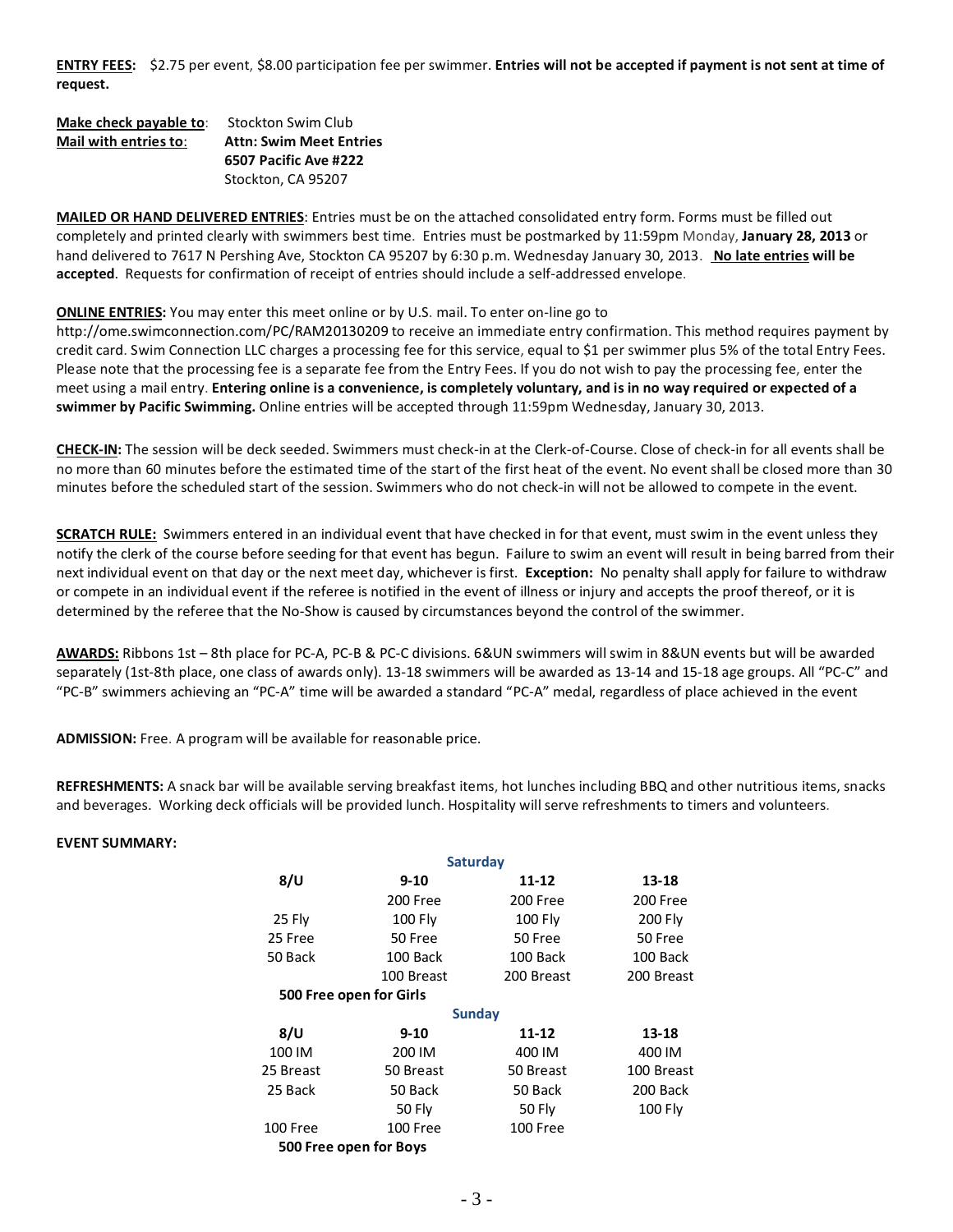#### **EVENTS:**

| Saturday, February 9, 2013 |                  |                | Sunday, February 10, 2013 |                  |        |  |  |
|----------------------------|------------------|----------------|---------------------------|------------------|--------|--|--|
| Event#                     | Event            | Event#         | Event#                    | Event            | Event# |  |  |
| 1                          | 13-18 200 Free   | $\overline{2}$ | 39                        | 13-18 400 I.M.   | 40     |  |  |
| $\overline{\mathbf{3}}$    | 11-12 200 Free   | 4              | 41                        | 11-12 400 I.M.   | 42     |  |  |
| 5                          | 9-10 200 Free    | 6              | 43                        | 9-10 200 I.M     | 44     |  |  |
| $\overline{7}$             | 13-18 200 Fly    | 8              | 45                        | 8-UN 100 I.M.    | 56     |  |  |
| 9                          | 11-12 100 Fly    | 10             | 47                        | 13-18 100 Breast | 48     |  |  |
| 11                         | 9-10 100 Fly     | 12             | 49                        | 11-12 50 Breast  | 50     |  |  |
| 13                         | 8-UN 25 Fly      | 14             | 51                        | 9-10 50 Breast   | 52     |  |  |
| 15                         | 13-18 50 Free    | 16             | 53                        | 8-UN 25 Breast   | 54     |  |  |
| 17                         | 11-12 50 Free    | 18             | 55                        | 13-18 200 Back   | 56     |  |  |
| 19                         | 9-10 50 Free     | 20             | 57                        | 11-12 50 Back    | 58     |  |  |
| 21                         | 8-UN 25 Free     | 22             | 59                        | 9-10 50 Back     | 60     |  |  |
| 23                         | 13-18 100 Back   | 24             | 61                        | 8-UN 25 Back     | 62     |  |  |
| 25                         | 11-12 100 Back   | 26             | 63                        | 13-18 100 Fly    | 64     |  |  |
| 27                         | 9-10 100 Back    | 28             | 65                        | 11-12 50 Fly     | 66     |  |  |
| 29                         | 8-UN 50 back     | 30             | 67                        | 9-10 50 Fly      | 68     |  |  |
| 31                         | 13-18 200 Breast | 32             | 69                        | 11-12 100 Free   | 70     |  |  |
| 33                         | 11-12 200 Breast | 34             | 71                        | 9-10 100 Free    | 72     |  |  |
| 35                         | 9-10 100 Breast  | 36             | 73                        | 8-UN 100 Free    | 74     |  |  |
| 37                         | Open 500 Free*   | (Sunday)       | (Saturday)                | Open 500 Free*   | 76     |  |  |

**Girl's 500 Freestyle will be swum on Saturday. Boy's 500 Freestyle will be swum on Sunday. All 500 Freestyle swimmers must provide their own timers and counters. 500 Free will be swam Fastest to Slowest and will be scored separately as 8&U, 9-10, 11-12, 13-14, 15-16, 17-18.**

**\*Minimum qualification time for 500 FR is 9-10 Pacific Swimming B time: Girls/Boys – 8:28.19 Swimmers not meeting the 500 Free minimum time criteria will be removed from that event, with no refund.** 13-18 individual events will be swum together but scored separately as 13-14, 15-16 and 17-18 Boys' event #38 and Girls' event #75 left off intentionally.